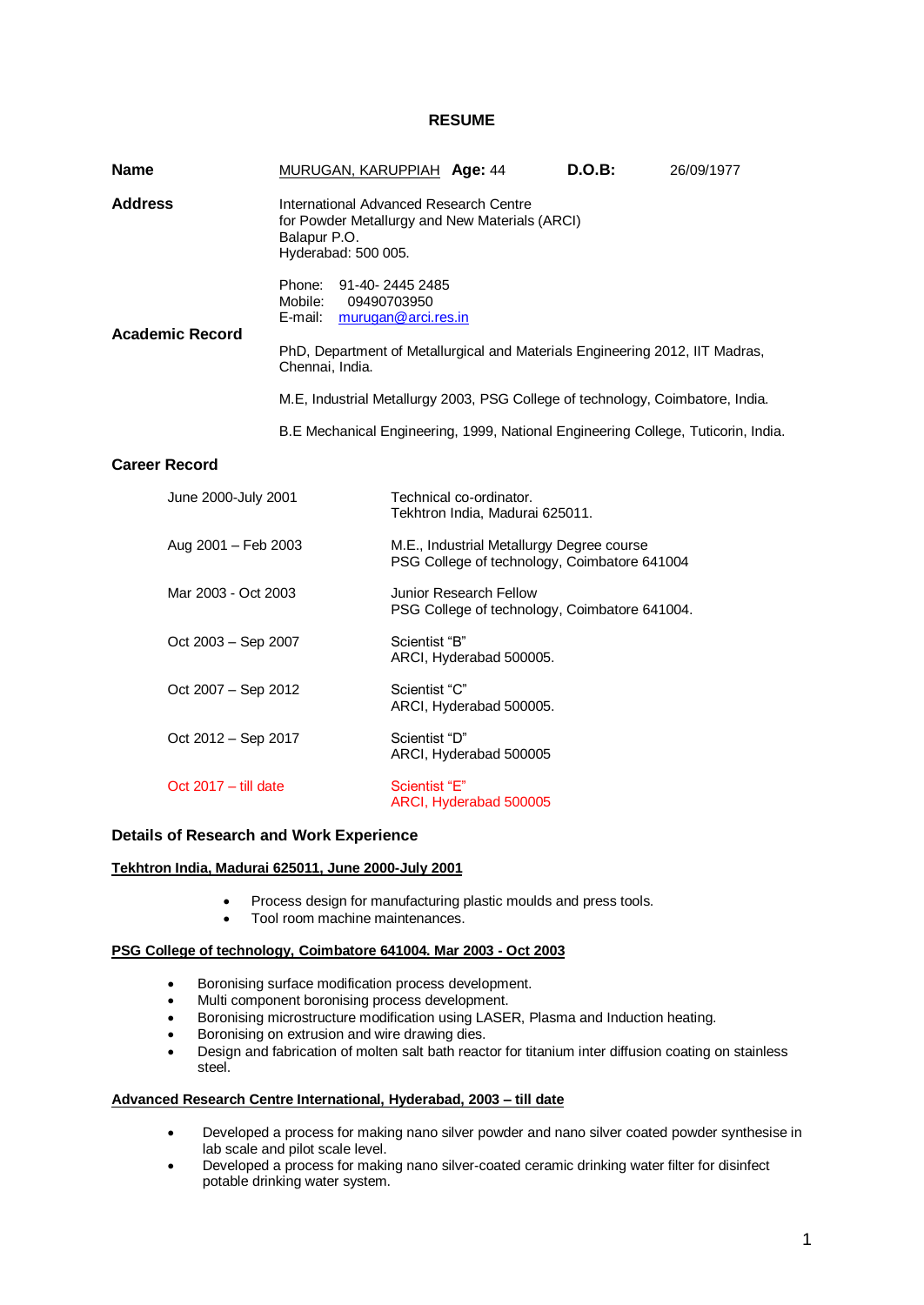- Process development of nano powder synthesis by microwave plasma.
- Nano powders of TiO<sub>2</sub>, SiO<sub>2</sub>, Al<sub>2</sub>O<sub>3</sub>, ZrO<sub>2</sub>, Fe<sub>2</sub>O<sub>3</sub>, NiO, Ni, W, Mo and Si synthesised using microwave plasma.
- Developed a process for nano  $TiO<sub>2</sub>$  coating on ceramic floor and wall tiles for self-cleaning application**.**
- Developed a process for nano  $TiO<sub>2</sub>$  coating on glass windows for self-cleaning application.
- Design and methodology for selective solar coatings and ellipsometer data analysis
- Research and development of visible light induced self-cleaning coating.
- Development of anti-reflective coatings on borosilicate glass by sol-gel and chemical etching.
- Anti-tarnishing coting development for silver and copper alloys by sol-gel**.**
- Development of high temperature compliant glass seals for metal-ceramic bond.
- Design and fabrication of glass metal rigid bonded sealing machine.

# **Technology Demonstrated**

- Nano silver coated ceramic drinking water filters technology, successfully transfer to SBP technology, Hyderabad for commercialisation.
- Demonstrated the self-cleaning coatings technology on ceramic glazed wall tiles.
- Demonstrated anti-reflective coatings on 1-meter-long borosilicate glass tube.
- Demonstration of anti- tarnishing on complex shape by sol-gel dip coating process.
- Demonstrated high temperature metal- ceramic joining (Invar  $36-\text{SiO}_2$ ) technology for  $800^{\circ}\text{C}$ application.

# **Technology Transfer**

- Nano silver coated ceramic drinking water filters technology, successfully transfer to SBP technology, Hyderabad for commercialisation.
- Transfer of high temperature adhesive for metal ceramic seals in pilot scale production line to RCI/DRCO for in house application.

#### **On-going activities**

- Development of pack and slurry aluminising process for high temperature oxidisation and corrosion resistance.
- Development of slurry coatings for various engineering and domestic applications.

# **Patents filed**

- 1. An improved process for the preparation of nano silver-coated ceramic candle filters by J. Revathi, **K. Murugan**, T. N. Rao (1249/DEL/2011) dt 28/04/2011.
- 2. Indian patent application titled "An improved process to make coating compositions for transparent, UV blocking coatings on glass and a process of coating the same" by R. Subasri, Nabormi Mukhopadhyay and **K. Murugan**: filed as 1152/DEL/2014 dt 29-04-14.

# **Patents Granted**

- **1.** A method of preparation of anti-tarnishing organic-inorganic hybrid sol-gel and coating the same by **K.Murugan**, R. Subasri, G.Padmanabham: **Indian Patent No 366131**, Date of Grant 5/5/2021.
- **2.** A process for the preparation of nano silver and nano silver coated ceramic powders by **K. Murugan**, T.N Rao **Indian Patent No 284812**, Date of Grant: 20/03/2017.
- **3.** An improved process for obtaining a transparent, protective coating on bi-aspheric / planoconvex lenses made of optical grade plastics for use in indirect ophthalmoscopy", invented by Raghavan Subasri, Sowntharya Logapperumal, **Karuppiah Murugan, Indian Patent No: 343375** Date of Grant 05/08/20.

# **Awards**

- Platinum best group awards at the Asia Nanotech Camp 2011, August 15-28. **Seoul, South Korea**, Title: Sustainable Nanotechnology for saving water.
- Best poster award in International conference and Exhibition on heat treatment and surface engineering 2013 titled on "Self-cleaning function test on nano TiO<sub>2</sub> coated glasses and glazed ceramic tiles". May 16-18, 2013 Chennai Trade Centre, **Chennai, India**.